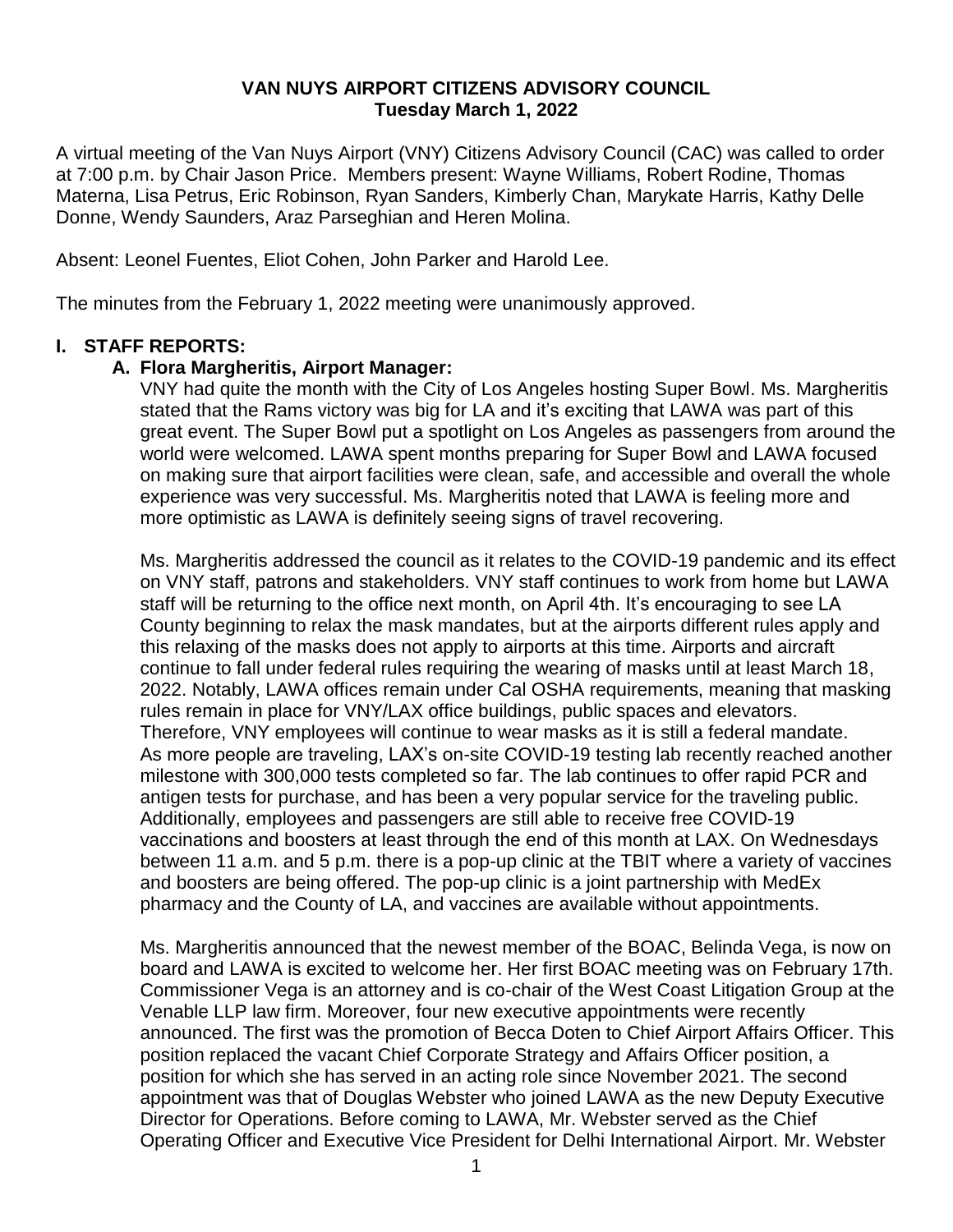brings three decades of experience in airports and aviation. In his new role, Mr. Webster will be responsible for all aspects of airport operations, including airside, terminals and landside operations. The third appointment went to Mr. Louis Gutierrez who will serve as the Chief Human Capital and Equity Officer, overseeing Human Resources as well as all LAWA diversity, equity and inclusivity programs and initiatives. The fourth appointment was that of Mr. Martin Elam who will serve as Deputy Executive Director of Public Safety & Security. Mr. Elam will be working very closely with our Chief of Airport Police. Additional details about Commissioner Vega, Ms. Doten, Mr. Webster, Mr. Gutierrez, and Mr. Elam's background and experience can be found on the LAWA website.

Ms. Margheritis commended Aeroplex Group Partners for their environmental stewardship at VNY. Aeroplex recently became the first airport developer self-certified under the National Air Transportation Association's (NATA) Sustainability Standard for Aviation Businesses. The NATA standard has been designed to reduce greenhouse gas emissions, increase the use of more environmentally friendly energy sources and boost sustainability across its operations. Aeroplex's efforts reflect a commitment shared by LAWA and its partners to advance sustainability across the aviation industry.

Ms. Margheritis addressed the council as it relates to aircraft operations. Overall recovery in air travel continues. However, at the end of January, passenger numbers dipped slightly at LAX from the highs the airport saw around the winter holidays. In January, LAX saw about 59% of passenger levels when compared with 2019. Airline cancellations, bad weather, and the ongoing concerns with the Omicron variant were contributing factors to this drop in passenger levels. February however was a busier month with passenger traffic during Super Bowl weekend increasing. The Monday after Super Bowl Sunday was the busiest day since New Year's weekend and the passenger levels reached 77% compared with the same day two years ago. Ms. Margheritis noted that Super Bowl weekend boosted overall passenger numbers for February, and saw about 62% compared to the daily averages two years ago. President Day's weekend was good, the weekend averaged about 79% of passenger traffic compared with two years ago. With the official start of spring less than one month away, and the number of COVID-19 cases continuing to decrease across the country, LAX is hopeful that passenger numbers will continue to show signs of recovery.

At VNY, management made a push with tenants and operators to avoid flying during the Super Bowl event week. Ms. Margheritis noted that the messaging worked because of the reservation slots allotted to the VNY Airport from the NFL and FAA, VNY did not reach 100% of the reservation capacity throughout the event week. The busiest days were Friday - Monday with Monday being the busiest day. VNY was concerned about the number of jet operations Sunday night going into Monday morning. In fact, the VNY ATCT remained staffed that evening due to the anticipated high levels of traffic and was relieved to learn that there were no jet operations between 12:20 a.m. and almost 5 a.m. following Super Bowl Sunday night. In January 2022, VNY conducted 24,326 aircraft operations, this represents a 25.22% increase in operations as compared to January 2021. VNY's YTD 2022 operations totals are currently up by 25.22% as compared to YTD 2021 totals. For jet operations, based on the Noise and Operations Monitoring System, in January 2022 VNY had approximately 6007 Jet operations. This number is down by 9% compared to the previous month of December but up by 15.4% compared to the pre-pandemic month of January 2020.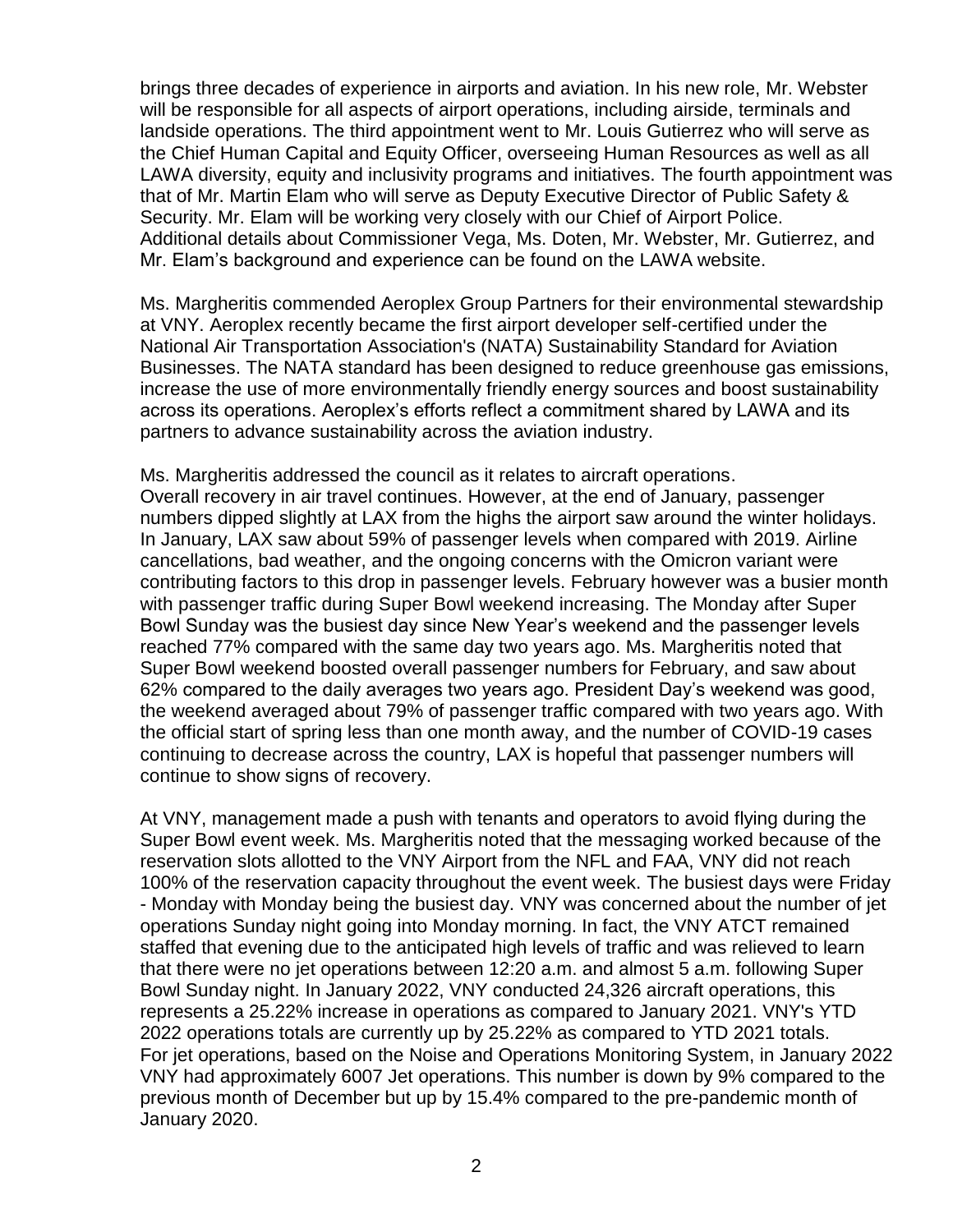## **B. Christian Moreno, Chief of Operations**

Mr. Moreno addressed the council as it relates to the Runway 16L capital improvement project. Mr. Moreno announced that after months of planning and coordinating with tenants, VNY broke ground on the Runway 16L capital improvement project. Runway 16L/34R closed on February 22, 2022 and is expected to reopen on August 1, 2022. VNY will operate on a single runway configuration for the next five months. Mr. Moreno noted that construction will cause minimal operational impacts to the airfield.

Mr. Moreno stated that VNY is working with the FAA on the Annual Local Runway Safety Action Team meeting which will be held in April. VNY is also coordinating with the FAA for pilot outreach which will include a safety and security element.

Mr. Moreno noted that construction updates can be found online at [www.iflyvny.com.](http://www.iflyvny.com/)

### **C. Diana Sanchez, Director of Public and Community Relations**

Ms. Sanchez thanked VNY tenants, employees and council members for their donations and participation in the toiletry drive held by Council District 6. VNY collected over 600 items for human trafficking victims through Council District 6 to support the following organizations: The Coalition to Abolish Slavery and Trafficking (CAST), Saving Innocence and Journey Out.

Ms. Sanchez announced that Ms. Molina will be virtually attending the Noise Symposium.

Ms. Sanchez addressed the council as it relates to Aviation Career Day which will be held virtually on Friday April 29, 2022.

Ms. Sanchez congratulated the Los Angeles Rams and noted she is proud to be an LA native.

Ms. Sanchez offered her sympathies for victims in Ukraine and Russia.

### **D. Ryan Page, Airport Superintendent of Operations**

Mr. Page provided the council with a briefing on Noise Comments and the Jet Early Turn and Quiet Jet Departure programs for January 2022. The briefing summarized the information contained in the monthly environmental reports (attached).

Updates and information can also be found on the LAWA website at [www.iFlyVNY.com](http://www.iflyvny.com/) under the Noise Management Section.

### **E. Lt. Anthony Boisselle, Officer-in-Charge, Airport Police**

Lt. Boisselle addressed the council as it relates to Super Bowl operations. Lt. Boisselle stated that Airport Police coordinated with tenants, TSA, LAPD and LAFD to

create a successful operations plan. Lt. Boisselle reported that there were no significant safety or security issues to report and thanked everyone for their help and participation.

Lt. Boisselle addressed the council as it relates to the war in Ukraine and VNY Operations. He noted that although there is no threat to general aviation at this time, Airport Police will continue to enhance their presence in the coming days for overall safety and security.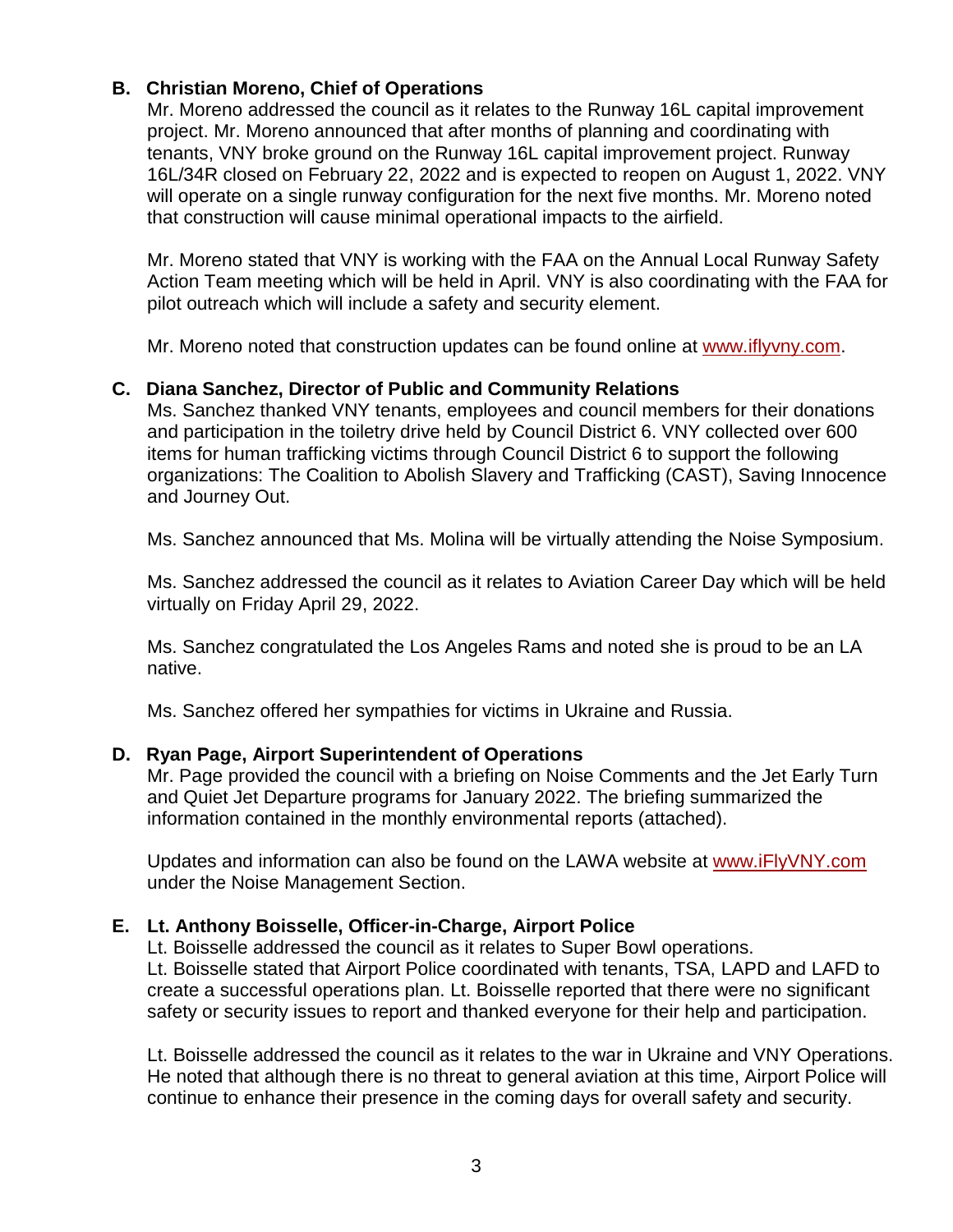Lt. Boisselle addressed the council as it relates to a VNY assessment, Crime Prevention through Environmental Design.

#### **II. BOAC AGENDA ITEMS CONCERNING VNY**

In conformity with the Governor's Executive Order N-29-20 dated March 17, 2020, and due to continuing concerns over COVID-19, the BOAC has continued to meet via teleconference.

Since the last CAC meeting on Tuesday, February 1, 2022, there were two virtual BOAC meeting.

At the meeting held on Thursday, February 3rd, there was one item under regular items for Board action related to VNY: a resolution for an award of a 3-year contract to WJ Advisors LLC., to cover financial consulting services for LAX and VNY. Financial consultants are utilized by staff to help develop financial strategies to ensure and preserve LAWA's positive financial position.

At the meeting held on Thursday, February 17, there were three consent items for Board action. The first item was for a resolution to award a 3-year contract to Mariposa Landscape, Inc., to cover tree trimming services at LAX and VNY. The second item was for a resolution to award a 3-year contract to ServiceWear Apparel, Inc., to cover the purchase of apparel, uniforms, accessories, and products for various staff at LAX and VNY. The third item was for a resolution to adjust the land rental rate for the non-aviation ground lease with Soper Babcock, and Jumanan, located at 8100 Balboa Place within Van Nuys Airport, in accordance with the required five (5)-year periodic rate adjustment, which covers the period from February 15, 2020 through February 14, 2025.

The next BOAC Meeting will be held via teleconference and is scheduled for Thursday March 3rd at 10 a.m. and there are no VNY related items on the agenda.

#### **III. PUBLIC COMMENT PERIOD**

The Chair opened the Public Comment Period (Item III.)

The following community members spoke during the public comment period: Ms. Penny, Resident Mr. David Rankell, Resident

Several community members submitted written comments (attached).

## **IV. NEW BUSINESS – DISCUSSION/ACTION**

**A. Alternative Aviation Fuel/Air Quality, Information Session - LAWA Environmental Programs Group**

Ms. Margheritis introduced Mr. Robert Freeman, LAWA Airport Environmental Manager.

Mr. Freeman conducted a presentation titled "VNY Information Session Alternative Aviation Fuel/Air Quality".

The Chair thanked Mr. Freeman for his presentation and opened the Public Comment Period (Item IV.)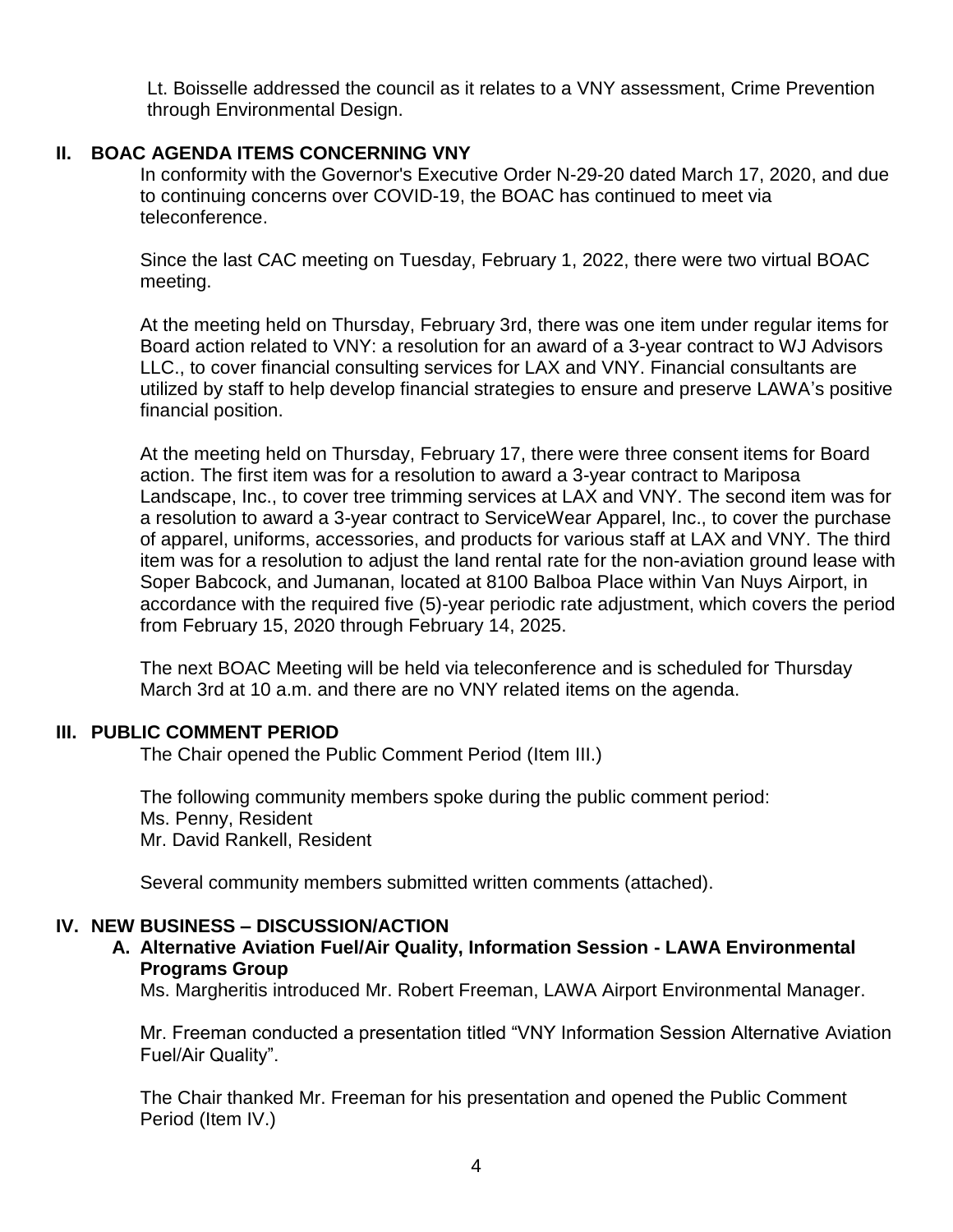The following community members spoke during the public comment period: Mr. David Rankell, Resident

Mr. Williams addressed Mr. Freeman as it relates to fuel production and availability.

Mr. Freeman noted that production is limited due to refinery capacity.

Mr. Williams addressed Mr. Freeman as it relates to an AQMD study to reevaluate jet fuel at VNY.

Mr. Freeman stated that the 2010 study was heavily funded by federal grants. He noted that moving forward with the sustainability program at VNY is one way to continue to go forward.

Mr. Rodine asked if the fuel will be internationally available to pilots.

Mr. Freeman noted that Jet A fuel is internationally available and is quickly becoming a competitive market which is beneficial for production.

Mr. Materna asked how many gallons of Jet A fuel were sold at VNY in 2020 or 2021.

Ms. Margheritis noted that in CY 2021 about thirty-three million gallons of Jet A fuel was delivered to VNY.

Mr. Materna addressed Mr. Freeman as it relates to unleaded fuel and Santa Monica Airport.

Ms. Margheritis stated that at VNY, fuel farms are leased by the tenants and are not operated by LAWA. Whereas the City of Santa Monica owns and operates one of their fuel farms/storage tank.

Mr. Sanders stated that the Prop Park does own and operate self-storage fuel tanks which provides about two thirds of the fuel at VNY on an annual basis of low-lead fuel. He noted that the majority of fuel from the Prop Park goes to flights leaving the VNY area. As such, these flights do not deposit lead into the surrounding neighborhood.

The Chair noted that the aviation industry is currently working hard to get lead out of fuel.

Ms. Margheritis stated that LAWA is fully supportive of getting out of a leaded fuel environment. However, the reality is that today, unleaded fuel is not available for the full piston-powered aircraft fleet. She noted that VNY is collaborating with tenants to transition to a non-lead fuel environment in the future.

Mr. Sanders noted that Ms. Margheritis, Mr. Page and other LAWA staff have been engaging in discussions with The Prop Park and other tenants to phase out lead-based fuel at VNY. He noted that tenants at VNY are on board and want to provide fuel alternatives as soon as possible.

The Chair addressed Mr. Freeman as it relates to an AQMD study for VNY. He asked how can the CAC help make a new study become a priority at VNY.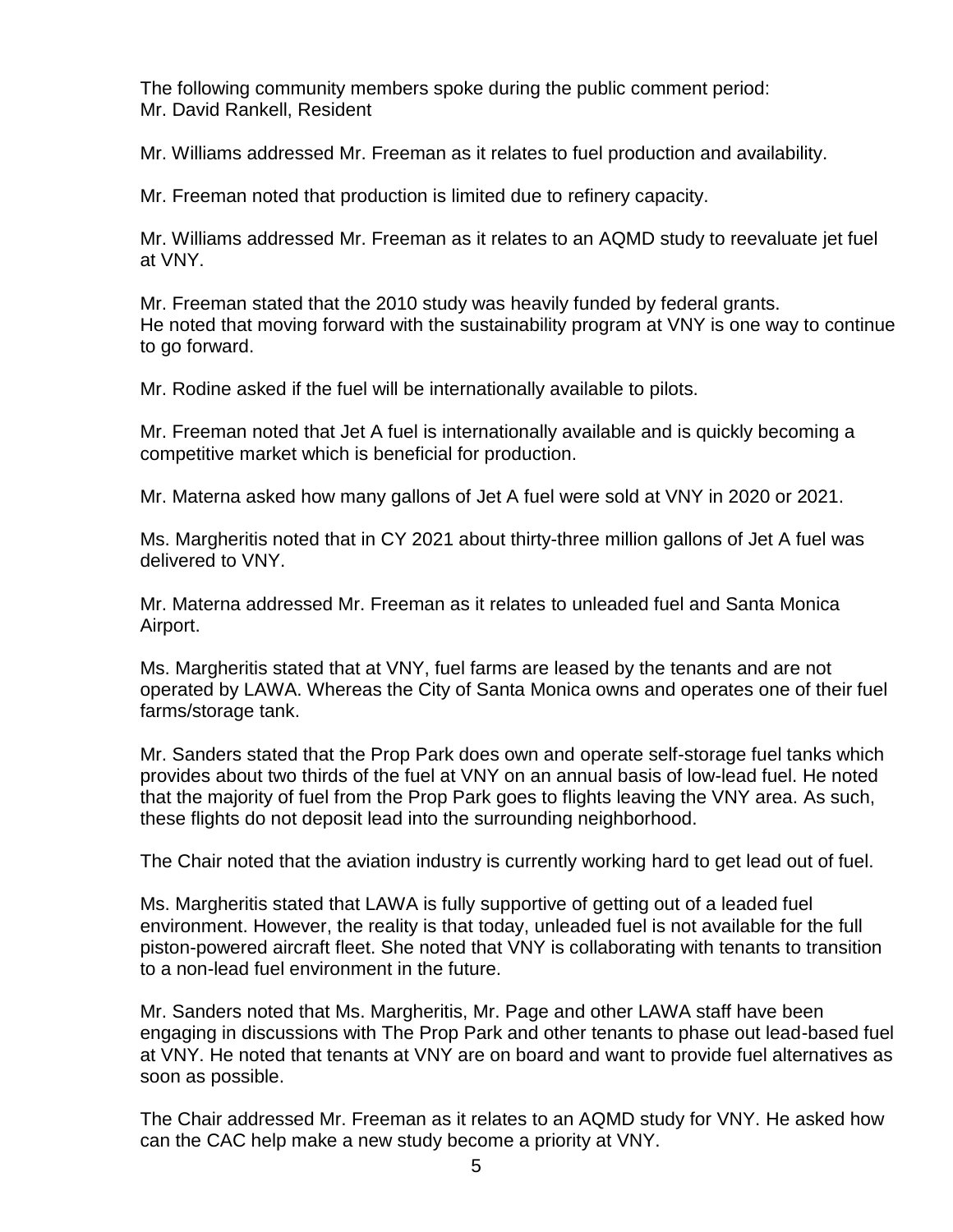Mr. Freeman stated that any air quality study can be extensive and expensive and may require additional resources from other agencies. He noted that the determination to conduct a study funded by AQMD is the determination of the AQMD Agency. He noted that VNY is located in an urban environment and is subject to all sorts of situations.

The Chair acknowledged the priority of finding a solution to leaded gas and get the replacement implemented in a meaningful way to reduce lead in the environment. He noted that VNY and the aviation industry is making progress and there's a lot more push to get unleaded fuel into the market for a healthier relationship with airport communities. The Chair thanked Mr. Freeman for his presentation.

### **B. Determination to Continue Holding CAC Meetings via Teleconference and/or Videoconference: Under Assembly Bill 361 Section 3(e)(3). Discussion/Action** The Chair opened the item for discussion.

Mr. Williams addressed the council as it relates to in person meetings while social distancing. He asked Mr. Sanders if the Prop Park had an available conference room with reasonable accommodations.

Mr. Sanders noted that the facility does have a conference room large enough to host the council meeting and he would be happy to host and have further discussions with the Chair and Ms. Margheritis.

Mr. Materna addressed the council as it relates to having hybrid council meetings to include others who wish to host virtually.

Ms. Margheritis stated that LAWA has to consider staff time, finances, resources, and policies before hosting virtual meetings.

Mr. Rodine presented a motion "Pursuant to AB 361 Section 3(e)(3), the Van Nuys Airport Citizens Advisory Council finds that holding Council meetings in person would present imminent risks to the health or safety of the members. Pursuant to AB 361 Section 3(e)(3), the Council finds that the COVID-19 State of Emergency continues to directly impact the ability of Council and Council members to meet safely in person. As such, the Board should continue holding Council meetings via teleconference and/or videoconference."

Ms. Petrus seconded the motion.

The motion passed with a unanimous affirmative vote.

The Chair presented a motion to hold a Special Meeting on March 29th at 7:00 p.m.

Mr. Rodine seconded the motion.

The motion passed with a unanimous affirmative vote.

### **V. UNFINISHED BUSINESS – DISCUSSION/ACTION**

No items were discussed.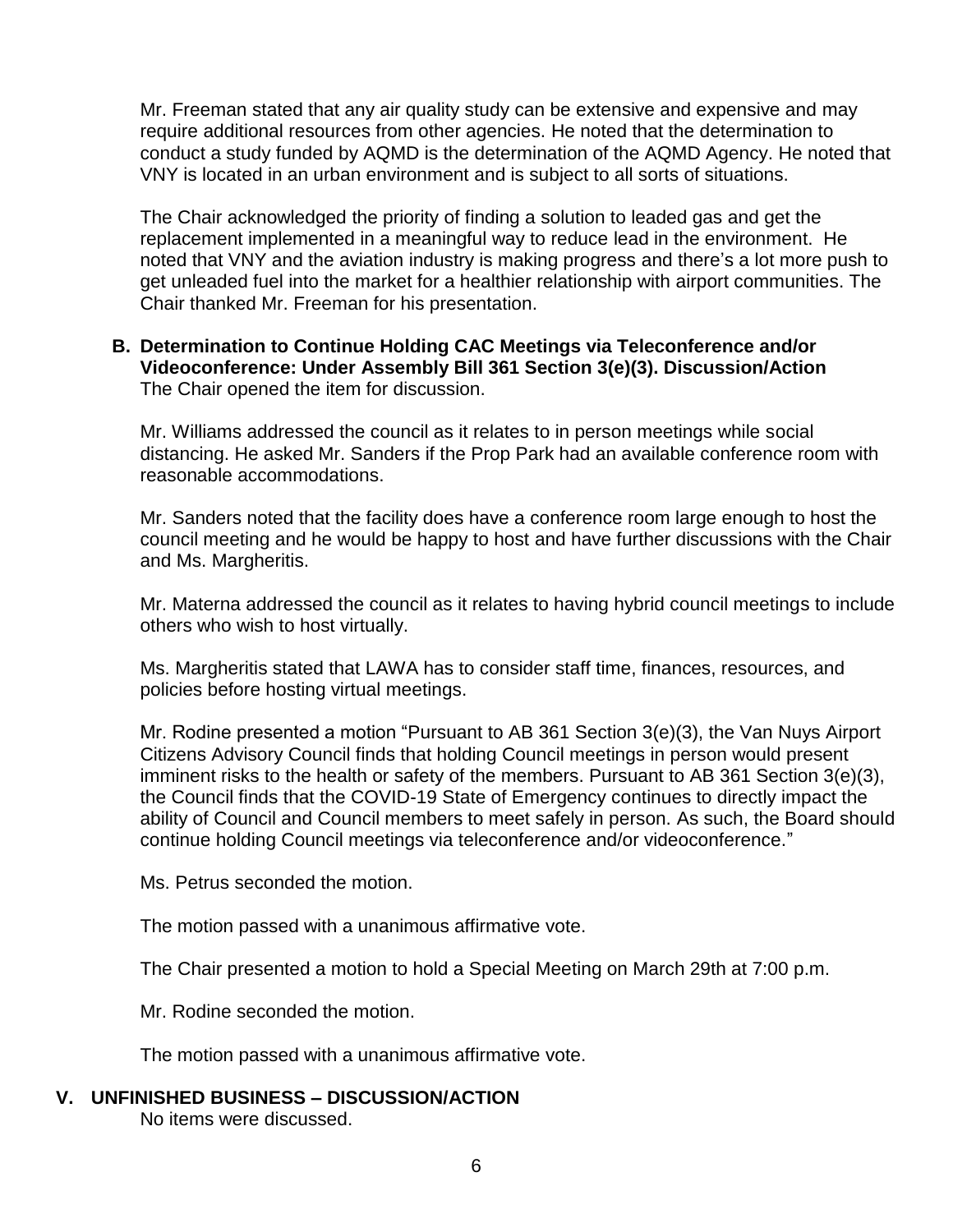### **VI. REPORT FROM THE CHAIR**

The Chair addressed the council as it relates to problem solving community issues. He noted that the CAC is an advisory council only, whom communicates with the BOAC and the community. The council should take an educated approach to solving problems, look at the problem as a group and make recommendations to VNY if it isn't already being addressed. The Chair stated that VNY is listening and hears the concerns of the community closely.

### **VII. REPORT FROM THE WORKING GROUPS**

#### **A. Membership**

No items were discussed

### **VIII. EMERGENCY ITEMS SINCE POSTING OF AGENDA**

No items were discussed.

### **IX. ADVISORY COUNCIL MEMBERS COMMENTS**

Mr. Parseghian thanked Mr. Freeman for his presentation.

Mr. Parseghian offered prayers to the people in Ukraine and affected civilians in Russia.

Mr. Parseghian reminded the council to vote this coming election season.

Ms. Delle Donne thanked everyone and commended the presentation.

Ms. Saunders commended the presentation and stated that she appreciated the dialogue. Ms. Saunders thanked Ms. Sanchez for her continued work in the community and welcomed Lt. Boisselle.

Mr. Rodine addressed the council as it relates to going dark on election nights. Mr. Rodine commended the presentation.

Ms. Harris thanked Mr. Freeman for his presentation. Ms. Harris stated that her heart is with Ukraine.

Ms. Petrus thanked Mr. Freeman for his presentation and thanked the Chair and VNY staff for doing their best.

Mr. Materna addressed the council as it relates to the Master Plan.

Mr. Sanders thanked Mr. Freeman for his detailed presentation. He noted that he will be an available resource going forward in discussions of unleaded fuel.

Ms. Chan thanked everyone at LAWA and thanked Mr. Freeman for his presentation.

Ms. Molina thanked Mr. Freeman for his presentation.

Mr. Williams thanked Mr. Freeman and welcomed Lt. Boisselle onboard. Mr. Williams asked for solutions to the community's jet fuel impact to present to the BOAC.

The Chair thanked the council and the community for their continued involvement.